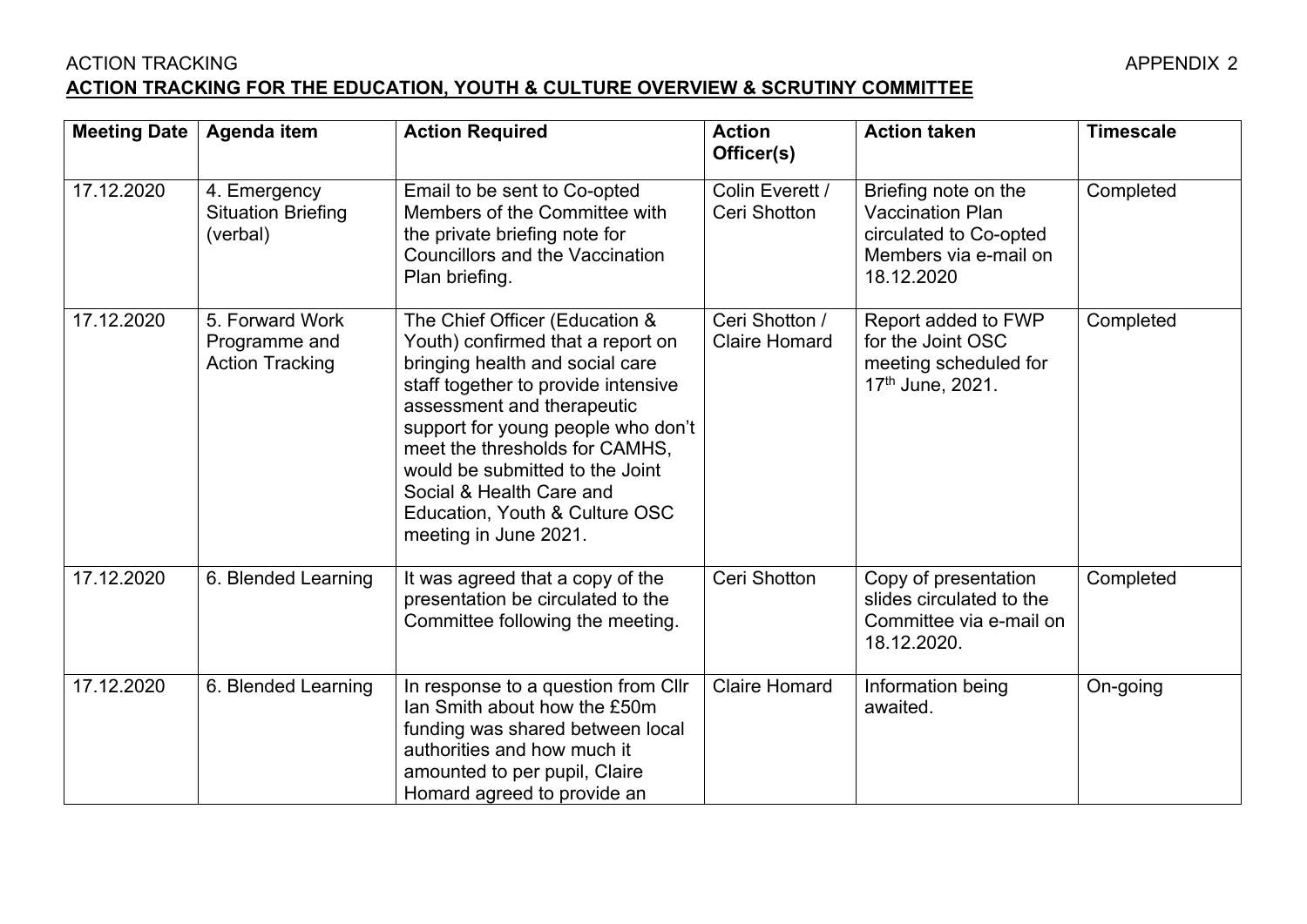## ACTION TRACKING APPENDIX 2

|            |                                | overview from the IT team who are<br>leading on this.                                                                                                                                                                                                           |                                               |                                                                                                                           |           |
|------------|--------------------------------|-----------------------------------------------------------------------------------------------------------------------------------------------------------------------------------------------------------------------------------------------------------------|-----------------------------------------------|---------------------------------------------------------------------------------------------------------------------------|-----------|
| 17.12.2020 | 6. Blended Learning            | In response to a request from Cllr<br>Dave Mackie, Claire Homard<br>confirmed that the formal feedback<br>letter on blended learning from<br>Estyn would be presented to the<br>Committee in the new year.                                                      | Claire Homard /<br>Ceri Shotton               | Report added to FWP<br>for the Committee<br>meeting scheduled for<br>18.03.2021.                                          | Completed |
| 17.12.2020 | 6. Blended Learning            | It was agreed that the outcome of<br>the assessment to identify the<br>levels of access to devices and<br>broadband for learners across<br>Flintshire be provided as part of an<br>update report to the Committee on<br>the Hwb Digital Programme for<br>Wales. | <b>Jane Borthwick</b><br>/ Ceri Shotton       | Report added to the<br>FWP under 'items to be<br>scheduled'.                                                              | Completed |
| 17.12.2020 | 6. Blended Learning            | That the Chairman writes to<br>schools' on behalf of the<br>Committee to thank them for their<br>work and dedication throughout the<br>emergency situation to the benefit<br>of learners.                                                                       | <b>Cllr David</b><br>Healey / Ceri<br>Shotton | Letter of thanks to all<br>Headteachers and<br>School Support Staff e-<br>mailed to all<br>Headteachers on<br>18.01.2021. | Completed |
| 17.12.2020 | 7. Adult Community<br>Learning | Following a question from David<br>Hytch, it was agreed that<br>information on what the criteria<br>was to access Adult Community<br>Learning would be provided to the<br>Committee following the meeting.                                                      | Claire Homard /<br><b>Vicky Barlow</b>        | Information circulated to<br>the Committee on<br>21.01.2021                                                               | Completed |